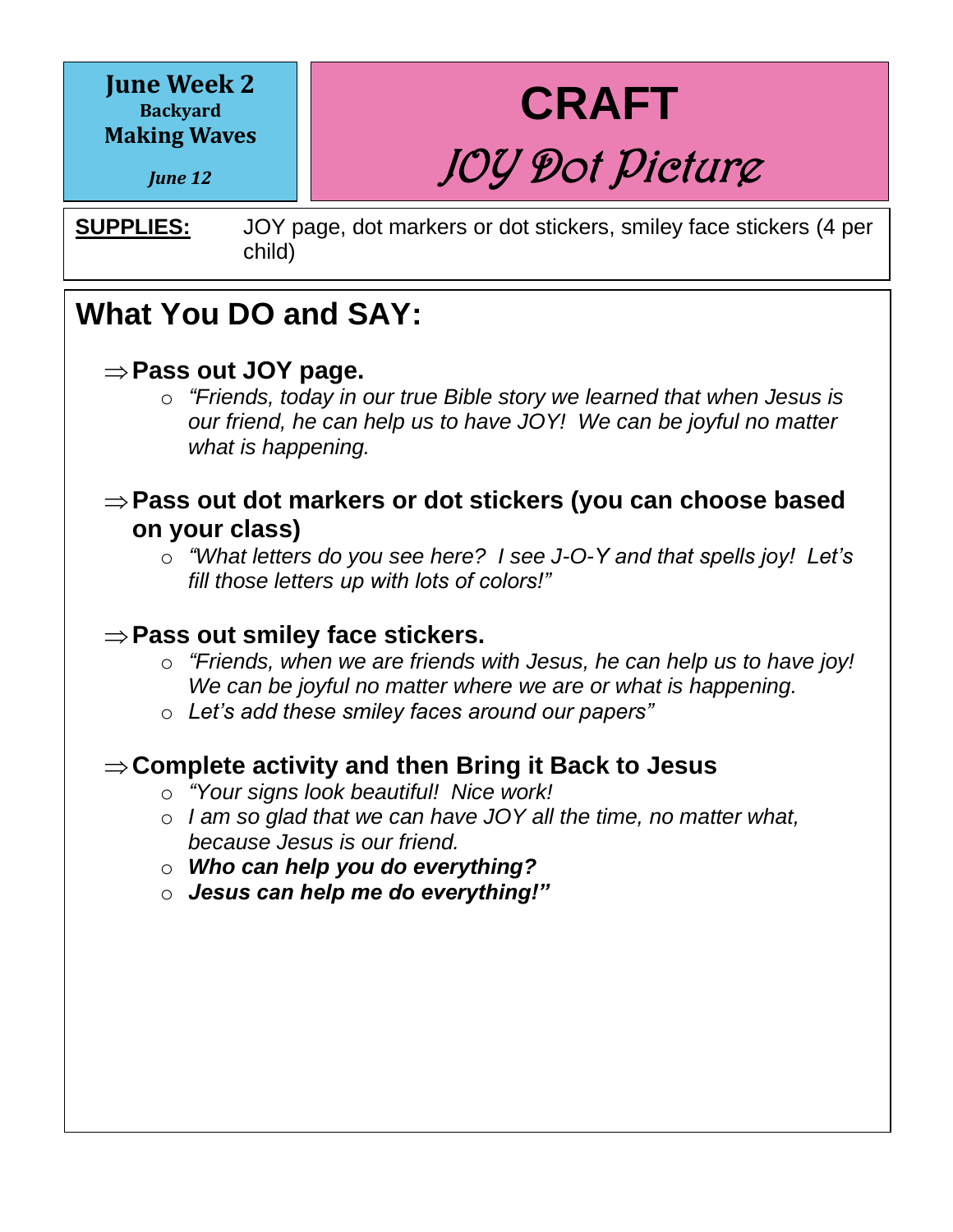**Making Waves**

*June 12*

Joy in Jail – Hot Potato

**ACTIVITY #1**

**SUPPLIES:** 1 squishy smiley face © ball, CD player, Worship CD, Floor Tape

**SET UP:** Create a "jail" cell using the floor tape.

## **What You DO and SAY:** a

### **Gather children in a circle around the "jail" cell.**

o *"Today in our true bible story we learned about two men – Paul and Silas! Does anyone remember where they were? That's right! They were in jail! How do you think you would feel if you were in jail? I think I would feel sad and scared. But these men had Jesus living in their hearts and so they had JOY!"*

### $\Rightarrow$  Hold up the smiley face.

 $\circ$  "We are going to pass this smiley face around while the music is *playing. Whoever is holding it when the music stops is going to the jail!"*  **What You Do:**

### **Play first round.**

- o *"The music stopped! You are in jail now! But on the next round I know a way that you can get out!"*
- o [After the next round…]
- $\circ$  *If you want to get out of jail just shout, "Jesus gives me JOY!"* 
	- **⇒ Repeat until every child has a turn.**

### **Complete the activity and then Bring it Back to Jesus.**

- o *Paul and Silas had Joy while they were in Jail because Jesus was their friend. And we can have joy too!*
- o *Who can help you do everything?*
- o *Jesus can help me do everything!"*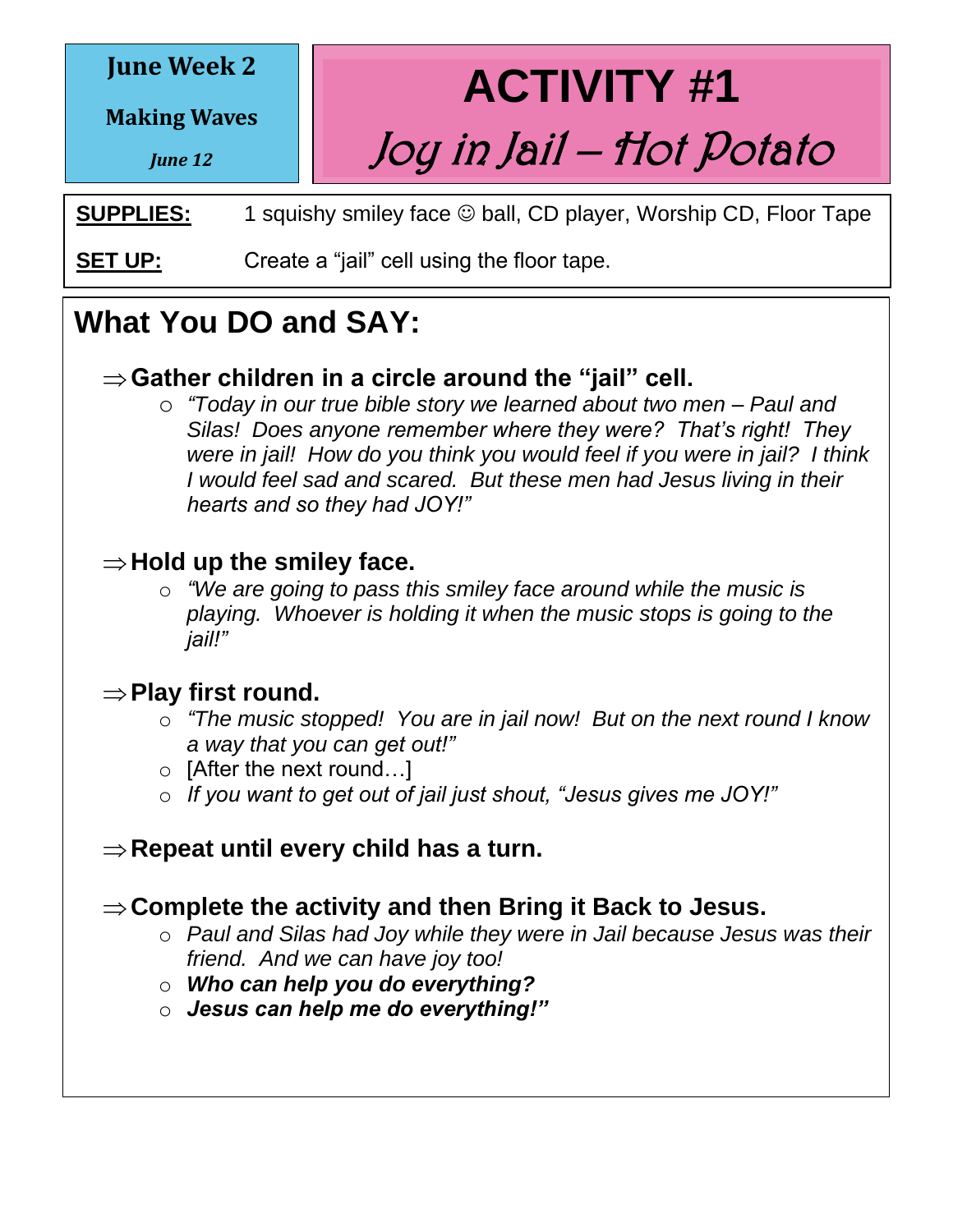**Making Waves**

*June 12*

**ACTIVITY #2**

# Smiley Face Look and Find

**SUPPLIES:** Squishy Smiley faces  $\odot$ 

## **What You DO and SAY:**

### $\Rightarrow$  Gather children in the center of the room.

o *"Friends, today in our true Bible story we learned that when we love and trust Jesus he can help us find joy! We can find joy no matter where we are or what we are doing because Jesus can help us. He can help us with EVERYTHING!* 

## $\Rightarrow$  Show children the smiley faces.

o *"Look what I have here! Smiley faces! These smiley faces represent the joy we have when we are following and trusting in Jesus! I am going to spread this joy all around the room for everyone and then I want you to go get it! Close your eyes while I hide them!"*

### **Scatter the smiley faces around the room. Have children open their eyes and find the hearts and bring them back to you.**

- $\circ$  "Let's go get the joy!!
	- o *Friends, when we know Jesus, he can help us find joy in every situation. Jesus can help us do everything!*
	- o *Who can help you do everything?*
	- o *Jesus can help me do everything!"*

### **⇒ Repeat as long as children are interested.**

- **Complete the activity and then Bring it Back to Jesus.**
	- o *"Friends, Jesus loves us so well. And because he loves us, we can show that love to everyone around us! And Jesus can help us!*
	- o *Who can help you do everything?*
	- o *Jesus can help me do everything!"*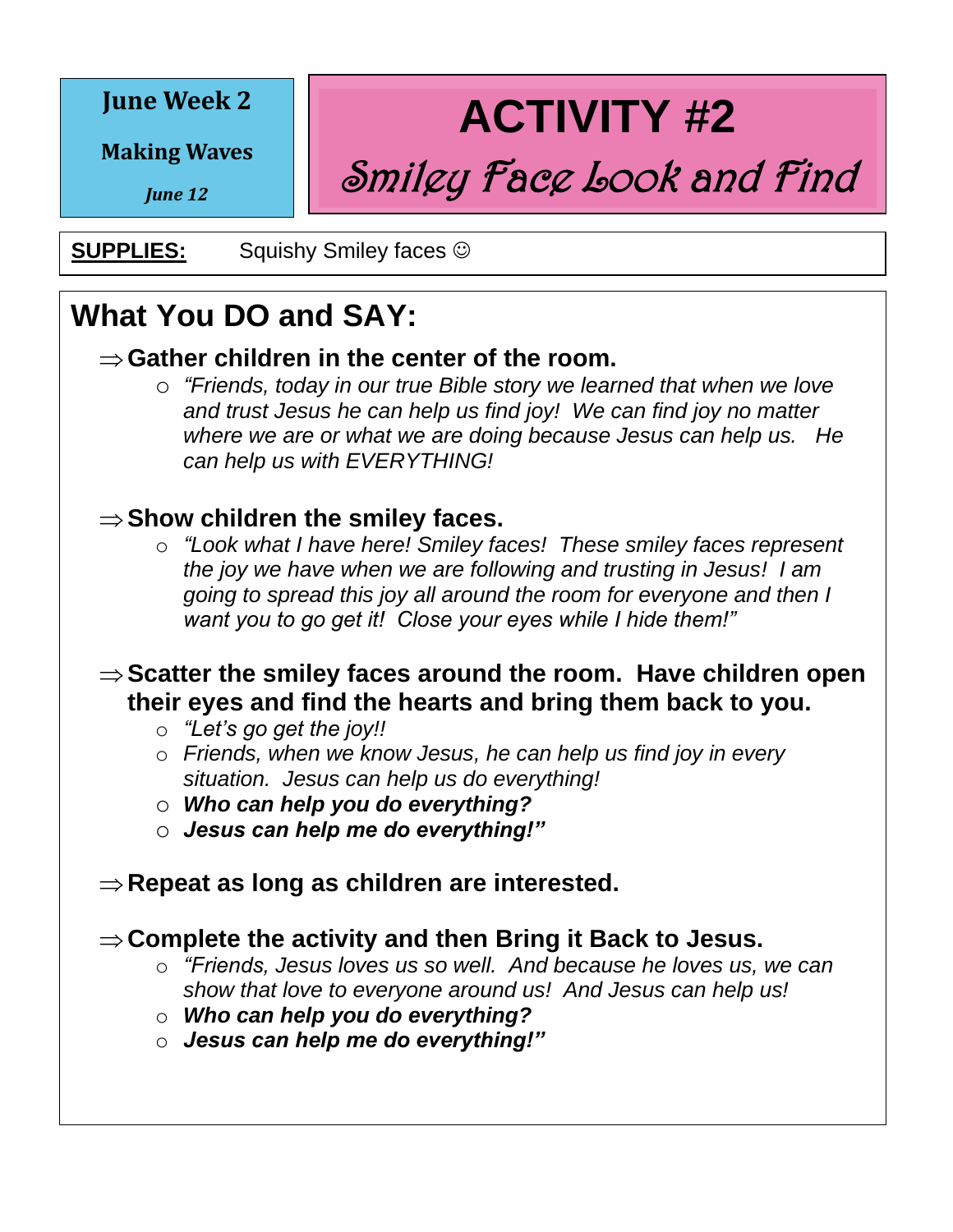**Making Waves**

*June 12*

**ACTIVITY #3** Fruit of the Spirit Dance Party +

Memory Verse Review

**SUPPLIES:** Fruit of the Spirit Picture Cards (Love and Joy), Summer 2022 CD/CD Player

## **What You DO and SAY:**

### **Gather children in the center of the room.**

- o *"Friends! All summer long we are learning about something called the fruit of the spirit. Each week we are going learn about a different way that Jesus can help us! Do you remember how Jesus can help us this week? He can help us find joy!* (Hold up the smiley face card)
- o *When we know Jesus, he can help us find join no matter where we are or what we are doing. We can be joyful, and Jesus can help us!*

o *Now we know that when we trust Jesus, he can help us to* (hold up heart) *LOVE and he can also help us to* (hold up smiley face) *have JOY! Jesus can help us do everything! Hey! That reminds me of our memory verse!"*

#### **Do memory verse all together in a variety of ways. What you need:**

- o *"I can do everything through Christ, who gives me strength." Philippians 4:13* **What You Do:**
	- *Now let's try it…*
		- *Super loud/Super quiet*
		- *Really Fast/Really Slow*
		- *Jumping up and down*
		- *Running in Place*
		- *All the boys/All the girls*
		- *Kids only/Teachers only*

### ⇒ Have a dance party! Play Track 1 on Summer 2022 CD.

- o *"Let's get up and dance to our summer song! Can you try to remember the fruit of the spirit with me? Let's dance!"*
- **Complete the activity and then Bring it Back to Jesus.**
	- o *"Nice work, my friends!*
	- o *Who can help you do everything?*
	- o *Jesus can help me do everything!"*